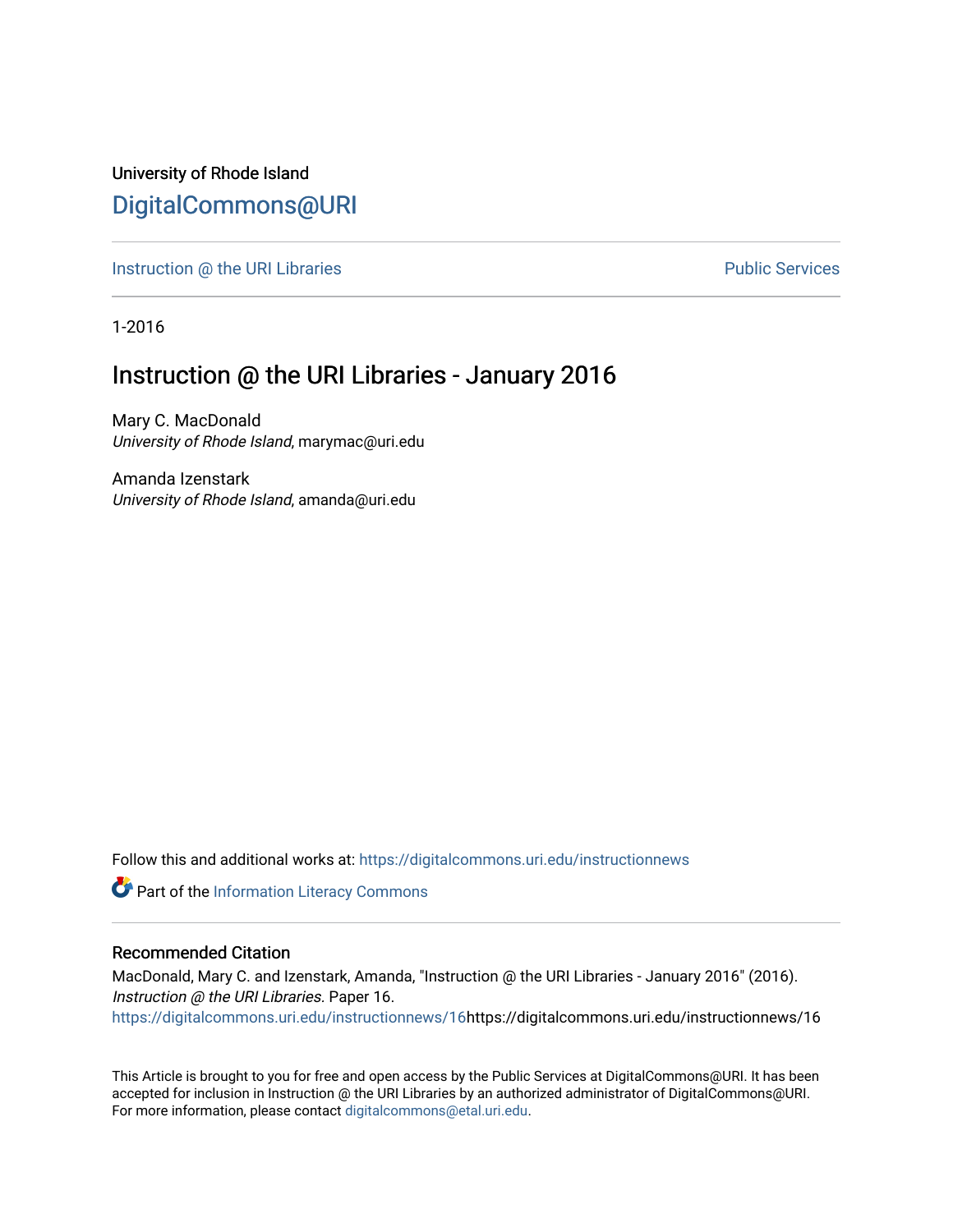# Instruction @ the URI Libraries



## **Information Literacy Defined and Practiced**  Tips for Assignments (and General Education Proposals!)

If your class includes assignments, papers, or projects that require students to find information from websites, articles, books, or other sources, adding in opportunities for students to develop and practice information literacy skills is easy.

#### **Information Literacy Defined**

In 2015, the Association of College and Research Libraries updated its definition of Information literacy:

*Information literacy is the set of integrated abilities encompassing the reflective discovery of information, the understanding of how information is produced and valued, and the use of information in creating new knowledge and participating ethically in communities of learning.*

— Association of College and Research [Libraries, http://www.ala.org/acrl/standards/](http://www.ala.org/acrl/standards/ilframework) ilframework. 2015.

#### **Information Literacy Practiced**

The information literacy skills outlined in the new General Education Information Literacy Outcome rubric require that students be able to know and do the following:

• determine how much information is needed to address a specific research question,

- determine relevant key concepts in order to search for appropriate information,
- design an effective information search strategy to find relevant information,
- organize and communicate information from multiple sources in order to achieve a specific purpose with clarity and depth, and
- use information ethically and legally.

The **Information Literacy Toolkit** provides tips and ideas for exercises and assignments. For one-on-one consultations, please contact your liaison librarian or Professor Mary MacDonald, Head of Instruction, at [marymac@uri.edu](mailto:marymac@uri.edu) or 401.874.4635.

## **Google, Wikipedia, and College Student Research**

Google is the first stop for many researchers, followed by Wikipedia. But Google results can be skewed and are often geared toward the general public rather than student researchers. At the same time, although students know Wikipedia isn't a reliable source for information, they frequently consider the cherry-picked references a good substitute for using broader and more scholarly research tools such as databases. Learn more about [how search results are skewed in Eli Pariser's TED](https://www.ted.com/talks/eli_pariser_beware_online_filter_bubbles?language=en)  talk, "Beware Online Filter Bubbles."